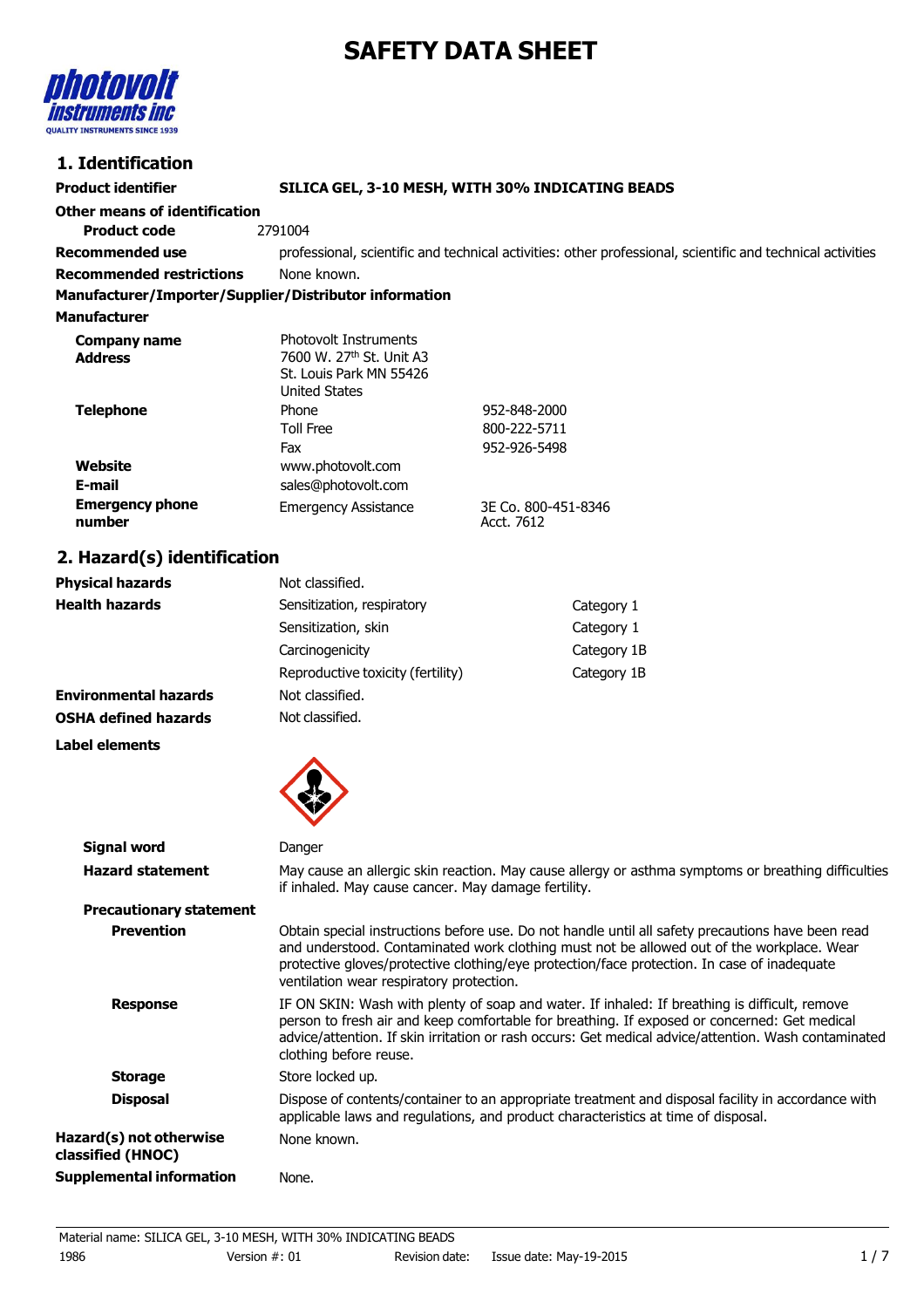# **3. Composition/information on ingredients**

## **Mixtures**

 $\overline{a}$ 

| <b>Chemical name</b>       | Common name and synonyms | <b>CAS number</b> | $\frac{1}{2}$ |
|----------------------------|--------------------------|-------------------|---------------|
| SILICA GEL BEADS, +8 MESH, |                          | 7631-86-9         | >99           |
| GRADE 03                   |                          |                   |               |
| <b>COBALT CHLORIDE</b>     |                          | 7646-79-9         | < 0.2         |

\*Designates that a specific chemical identity and/or percentage of composition has been withheld as a trade secret.

## **4. First-aid measures**

| <b>Inhalation</b>                                                                   | If breathing is difficult, remove to fresh air and keep at rest in a position comfortable for breathing.<br>Oxygen or artificial respiration if needed. Do not use mouth-to-mouth method if victim inhaled the<br>substance. Induce artificial respiration with the aid of a pocket mask equipped with a one-way valve<br>or other proper respiratory medical device. If experiencing respiratory symptoms: Call a POISON<br>CENTER or doctor/physician. |
|-------------------------------------------------------------------------------------|----------------------------------------------------------------------------------------------------------------------------------------------------------------------------------------------------------------------------------------------------------------------------------------------------------------------------------------------------------------------------------------------------------------------------------------------------------|
| <b>Skin contact</b>                                                                 | Remove contaminated clothing immediately and wash skin with soap and water. In case of eczema<br>or other skin disorders: Seek medical attention and take along these instructions.                                                                                                                                                                                                                                                                      |
| Eye contact                                                                         | Rinse with water. Get medical attention if irritation develops and persists.                                                                                                                                                                                                                                                                                                                                                                             |
| <b>Ingestion</b>                                                                    | Rinse mouth. Get medical attention if symptoms occur.                                                                                                                                                                                                                                                                                                                                                                                                    |
| Most important<br>symptoms/effects, acute and<br>delayed                            | Irritation of eyes and mucous membranes. Difficulty in breathing. May cause an allergic skin<br>reaction. Dermatitis. Rash.                                                                                                                                                                                                                                                                                                                              |
| <b>Indication of immediate</b><br>medical attention and special<br>treatment needed | Provide general supportive measures and treat symptomatically. Keep victim under observation.<br>Symptoms may be delayed.                                                                                                                                                                                                                                                                                                                                |
| <b>General information</b>                                                          | IF exposed or concerned: Get medical advice/attention. If you feel unwell, seek medical advice<br>(show the label where possible). Ensure that medical personnel are aware of the material(s)<br>involved, and take precautions to protect themselves. Show this safety data sheet to the doctor in<br>attendance. Wash contaminated clothing before reuse.                                                                                              |

# **5. Fire-fighting measures**

| Suitable extinguishing media                                               | Use extinguishing agent suitable for type of surrounding fire. Water fog. Foam. Dry chemical<br>powder. Carbon dioxide (CO2). |
|----------------------------------------------------------------------------|-------------------------------------------------------------------------------------------------------------------------------|
| Unsuitable extinguishing<br>media                                          | Do not use water jet as an extinguisher, as this will spread the fire.                                                        |
| Specific hazards arising from<br>the chemical                              | During fire, gases hazardous to health may be formed.                                                                         |
| <b>Special protective equipment</b><br>and precautions for<br>firefighters | Self-contained breathing apparatus and full protective clothing must be worn in case of fire.                                 |
| <b>Fire fighting</b><br>equipment/instructions                             | Use water spray to cool unopened containers.                                                                                  |
| <b>Specific methods</b>                                                    | Use standard firefighting procedures and consider the hazards of other involved materials.                                    |
| <b>General fire hazards</b>                                                | No unusual fire or explosion hazards noted.                                                                                   |

## **6. Accidental release measures**

| <b>Personal precautions,</b><br>protective equipment and<br>emergency procedures | Keep unnecessary personnel away. Keep people away from and upwind of spill/leak. Keep out of<br>low areas. Wear appropriate protective equipment and clothing during clean-up. Do not touch<br>damaged containers or spilled material unless wearing appropriate protective clothing. Ensure<br>adequate ventilation. Local authorities should be advised if significant spillages cannot be<br>contained. For personal protection, see section 8 of the SDS. |
|----------------------------------------------------------------------------------|---------------------------------------------------------------------------------------------------------------------------------------------------------------------------------------------------------------------------------------------------------------------------------------------------------------------------------------------------------------------------------------------------------------------------------------------------------------|
| <b>Methods and materials for</b><br>containment and cleaning up                  | The product is immiscible with water and will sediment in water systems. Stop the flow of material<br>if this is without risk. Prevent entry into waterways, sewer, basements or confined areas. Following<br>product recovery, flush area with water. For waste disposal, see section 13 of the SDS.                                                                                                                                                         |
| <b>Environmental precautions</b>                                                 | Avoid discharge into drains, water courses or onto the ground.                                                                                                                                                                                                                                                                                                                                                                                                |
| 7. Handling and storage                                                          |                                                                                                                                                                                                                                                                                                                                                                                                                                                               |
| <b>Precautions for safe handling</b>                                             | Obtain special instructions before use. Do not handle until all safety precautions have been read<br>and understood. Avoid contact with eyes, skin, and clothing. Avoid prolonged exposure. Pregnant<br>or breastfeeding women must not handle this product. Should be handled in closed systems, if                                                                                                                                                          |

possible. Provide adequate ventilation. Wear appropriate personal protective equipment. Observe

good industrial hygiene practices.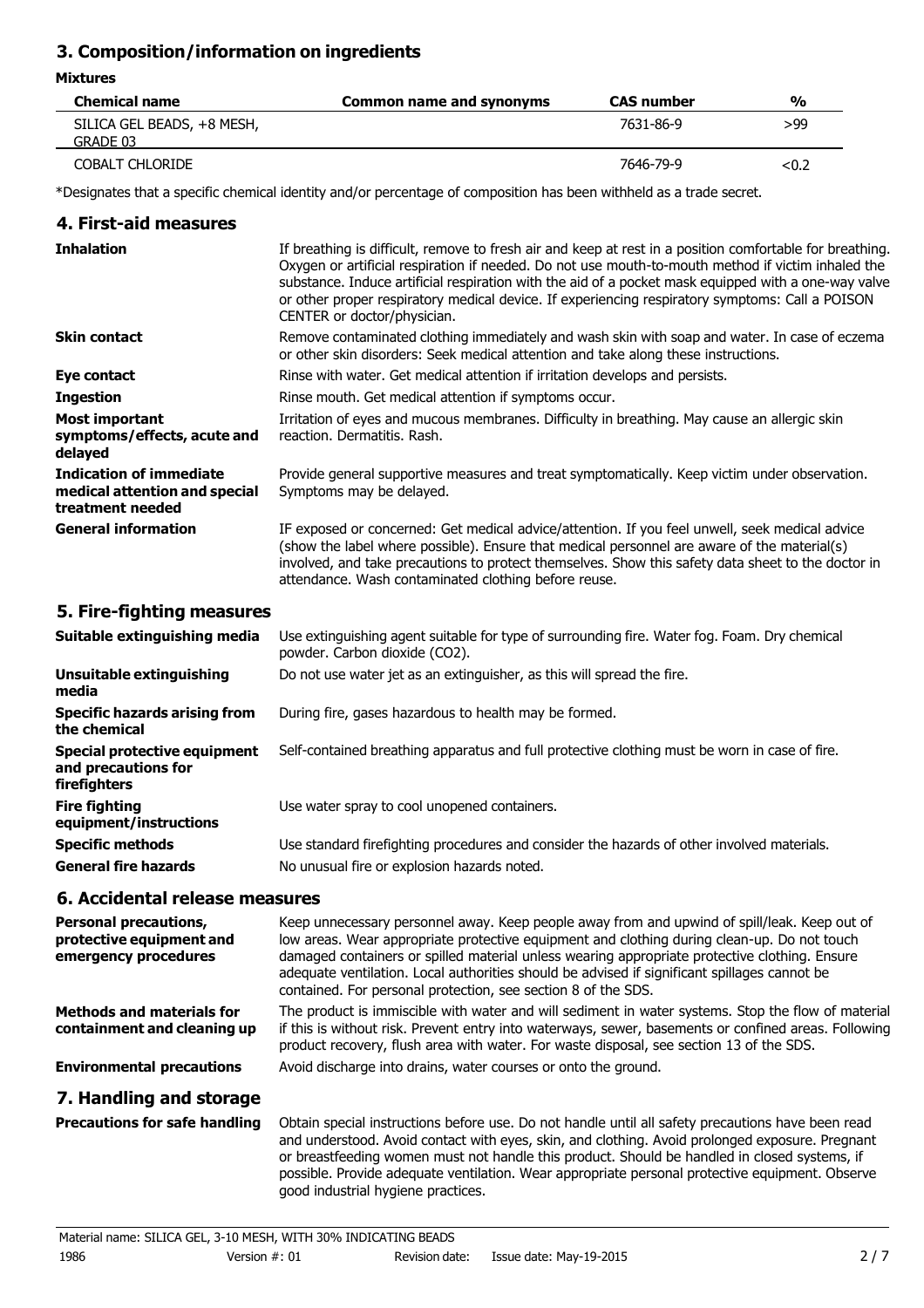Store locked up. Store in original tightly closed container. Store in a well-ventilated place. Store away from incompatible materials (see Section 10 of the SDS).

## **8. Exposure controls/personal protection**

#### **Occupational exposure limits**

| <b>US. ACGIH Threshold Limit Values</b>                               |                                                                                                                                                                                                                                                                                                                                               |                    |                 |                                                                                                                                                                                                                                                                                                                                                                                                                            |
|-----------------------------------------------------------------------|-----------------------------------------------------------------------------------------------------------------------------------------------------------------------------------------------------------------------------------------------------------------------------------------------------------------------------------------------|--------------------|-----------------|----------------------------------------------------------------------------------------------------------------------------------------------------------------------------------------------------------------------------------------------------------------------------------------------------------------------------------------------------------------------------------------------------------------------------|
| <b>Components</b>                                                     | <b>Type</b>                                                                                                                                                                                                                                                                                                                                   |                    |                 | <b>Value</b>                                                                                                                                                                                                                                                                                                                                                                                                               |
| COBALT CHLORIDE (CAS<br>7646-79-9)                                    | <b>TWA</b>                                                                                                                                                                                                                                                                                                                                    |                    |                 | $0.02$ mg/m3                                                                                                                                                                                                                                                                                                                                                                                                               |
| US, NIOSH: Pocket Guide to Chemical Hazards                           |                                                                                                                                                                                                                                                                                                                                               |                    |                 |                                                                                                                                                                                                                                                                                                                                                                                                                            |
| <b>Components</b>                                                     | <b>Type</b>                                                                                                                                                                                                                                                                                                                                   |                    |                 | <b>Value</b>                                                                                                                                                                                                                                                                                                                                                                                                               |
| SILICA GEL BEADS, +8<br>MESH, GRADE 03 (CAS<br>7631-86-9)             | <b>TWA</b>                                                                                                                                                                                                                                                                                                                                    |                    |                 | $6$ mg/m $3$                                                                                                                                                                                                                                                                                                                                                                                                               |
| <b>Biological limit values</b>                                        |                                                                                                                                                                                                                                                                                                                                               |                    |                 |                                                                                                                                                                                                                                                                                                                                                                                                                            |
| US. ACGIH. BEIs. Biological Exposure Indices<br><b>Components</b>     | <b>Value</b>                                                                                                                                                                                                                                                                                                                                  | <b>Determinant</b> | <b>Specimen</b> | <b>Sampling Time</b>                                                                                                                                                                                                                                                                                                                                                                                                       |
| <b>COBALT CHLORIDE (CAS</b><br>7646-79-9)                             | $15 \mu g/l$                                                                                                                                                                                                                                                                                                                                  | Cobalt             | Urine           | $\ast$                                                                                                                                                                                                                                                                                                                                                                                                                     |
|                                                                       | $1$ µg/l                                                                                                                                                                                                                                                                                                                                      | Cobalt             | Blood           | $\ast$                                                                                                                                                                                                                                                                                                                                                                                                                     |
| * - For sampling details, please see the source document.             |                                                                                                                                                                                                                                                                                                                                               |                    |                 |                                                                                                                                                                                                                                                                                                                                                                                                                            |
| <b>Appropriate engineering</b><br>controls                            | normally adequate.                                                                                                                                                                                                                                                                                                                            |                    |                 | Good general ventilation (typically 10 air changes per hour) should be used. Ventilation rates should<br>be matched to conditions. If applicable, use process enclosures, local exhaust ventilation, or other<br>engineering controls to maintain airborne levels below recommended exposure limits. If exposure<br>limits have not been established, maintain airborne levels to an acceptable level. General ventilation |
| Individual protection measures, such as personal protective equipment |                                                                                                                                                                                                                                                                                                                                               |                    |                 |                                                                                                                                                                                                                                                                                                                                                                                                                            |
| <b>Eye/face protection</b>                                            | Wear safety glasses with side shields (or goggles).                                                                                                                                                                                                                                                                                           |                    |                 |                                                                                                                                                                                                                                                                                                                                                                                                                            |
| <b>Skin protection</b><br><b>Hand protection</b>                      | Wear appropriate chemical resistant gloves.                                                                                                                                                                                                                                                                                                   |                    |                 |                                                                                                                                                                                                                                                                                                                                                                                                                            |
| <b>Other</b>                                                          |                                                                                                                                                                                                                                                                                                                                               |                    |                 | Wear appropriate chemical resistant clothing. Use of an impervious apron is recommended.                                                                                                                                                                                                                                                                                                                                   |
| <b>Respiratory protection</b>                                         | In case of insufficient ventilation, wear suitable respiratory equipment.                                                                                                                                                                                                                                                                     |                    |                 |                                                                                                                                                                                                                                                                                                                                                                                                                            |
| <b>Thermal hazards</b>                                                | Wear appropriate thermal protective clothing, when necessary.                                                                                                                                                                                                                                                                                 |                    |                 |                                                                                                                                                                                                                                                                                                                                                                                                                            |
| <b>General hygiene</b><br>considerations                              | When using, do not eat, drink or smoke. Always observe good personal hygiene measures, such as<br>washing after handling the material and before eating, drinking, and/or smoking. Routinely wash<br>work clothing and protective equipment to remove contaminants. Contaminated work clothing<br>should not be allowed out of the workplace. |                    |                 |                                                                                                                                                                                                                                                                                                                                                                                                                            |

# **9. Physical and chemical properties**

| <b>Appearance</b>                                       |                             |
|---------------------------------------------------------|-----------------------------|
| <b>Physical state</b>                                   | Solid.                      |
| Form                                                    | Beads.                      |
| Color                                                   | white and blue              |
| Odor                                                    | Odorless.                   |
| <b>Odor threshold</b>                                   | Not available.              |
| рH                                                      | Not available.              |
| Melting point/freezing point                            | 3110 °F (1710 °C) estimated |
| Initial boiling point and<br>boiling range              | 4046 °F (2230 °C) estimated |
| <b>Flash point</b>                                      | Not available.              |
| <b>Evaporation rate</b>                                 | Not available.              |
| Flammability (solid, gas)                               | Not available.              |
| Upper/lower flammability or explosive limits            |                             |
| <b>Flammability limit - lower</b> Not available.<br>(%) |                             |
| <b>Flammability limit -</b><br>upper $(\% )$            | Not available.              |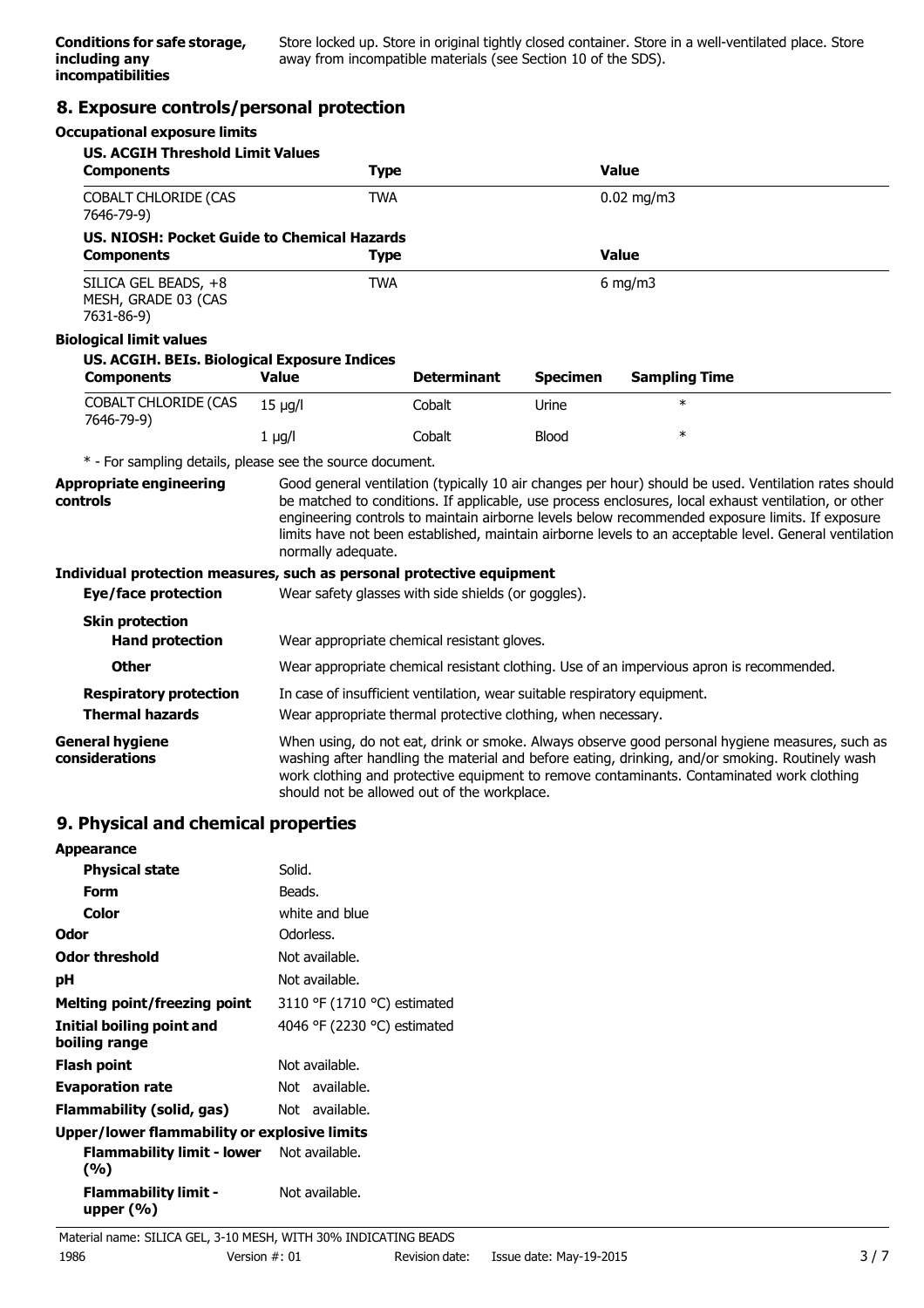| <b>Explosive limit - lower</b>                    | Not available.                        |
|---------------------------------------------------|---------------------------------------|
| (%)<br><b>Explosive limit - upper</b><br>(%)      | Not available.                        |
| Vapor pressure                                    | Not available.                        |
| <b>Vapor density</b>                              | Not available.                        |
| <b>Relative density</b>                           | Not available.                        |
| Solubility(ies)                                   |                                       |
| <b>Solubility (water)</b>                         | Insoluble, except for cobalt chloride |
| <b>Partition coefficient</b><br>(n-octanol/water) | Not available.                        |
| <b>Auto-ignition temperature</b> Not available.   |                                       |
| <b>Decomposition temperature</b> Not available.   |                                       |
| <b>Viscosity</b>                                  | Not available.                        |
| <b>Other information</b>                          |                                       |
| <b>Density</b>                                    | 3.36 g/cm3 estimated                  |
| <b>Specific gravity</b>                           | 3.36 estimated                        |

# **10. Stability and reactivity**

| <b>Reactivity</b>                            | The product is stable and non-reactive under normal conditions of use, storage and transport |  |
|----------------------------------------------|----------------------------------------------------------------------------------------------|--|
| <b>Chemical stability</b>                    | Material is stable under normal conditions.                                                  |  |
| <b>Possibility of hazardous</b><br>reactions | No dangerous reaction known under conditions of normal use.                                  |  |
| <b>Conditions to avoid</b>                   | Contact with incompatible materials.                                                         |  |
| <b>Incompatible materials</b>                | Fluorine. Chlorine.                                                                          |  |
| <b>Hazardous decomposition</b><br>products   | No hazardous decomposition products are known.                                               |  |

# **11. Toxicological information**

## **Information on likely routes of exposure**

| <b>Inhalation</b>                                                                  | May cause allergy or asthma symptoms or breathing difficulties if inhaled. Prolonged inhalation<br>may be harmful.          |
|------------------------------------------------------------------------------------|-----------------------------------------------------------------------------------------------------------------------------|
| <b>Skin contact</b>                                                                | May cause an allergic skin reaction.                                                                                        |
| Eye contact                                                                        | Direct contact with eyes may cause temporary irritation.                                                                    |
| <b>Ingestion</b>                                                                   | Expected to be a low ingestion hazard.                                                                                      |
| Symptoms related to the<br>physical, chemical and<br>toxicological characteristics | Irritation of eyes and mucous membranes. Difficulty in breathing. May cause an allergic skin<br>reaction. Dermatitis. Rash. |

## **Information on toxicological effects**

| <b>Acute toxicity</b>           | May cause an allergic skin reaction.                           |                           |
|---------------------------------|----------------------------------------------------------------|---------------------------|
| <b>Product</b>                  | <b>Species</b>                                                 | <b>Test Results</b>       |
|                                 | SILICA GEL, 3-10 MESH, WITH 30% INDICATING BEADS (CAS Mixture) |                           |
| <b>Acute</b>                    |                                                                |                           |
| <b>Oral</b>                     |                                                                |                           |
| LD50                            | Guinea pig                                                     | 11000 mg/kg               |
|                                 | Mouse                                                          | 7782 mg/kg                |
|                                 | Rat                                                            | 15605 mg/kg               |
| <b>Other</b>                    |                                                                |                           |
| LD50                            | Mouse                                                          | 32666.666 mg/kg estimated |
|                                 | Rat                                                            | 11601.333 mg/kg estimated |
| <b>Components</b>               | <b>Species</b>                                                 | <b>Test Results</b>       |
| COBALT CHLORIDE (CAS 7646-79-9) |                                                                |                           |
| <b>Acute</b>                    |                                                                |                           |
| <b>Oral</b>                     |                                                                |                           |
| LD50                            | Guinea pig                                                     | 55 mg/kg                  |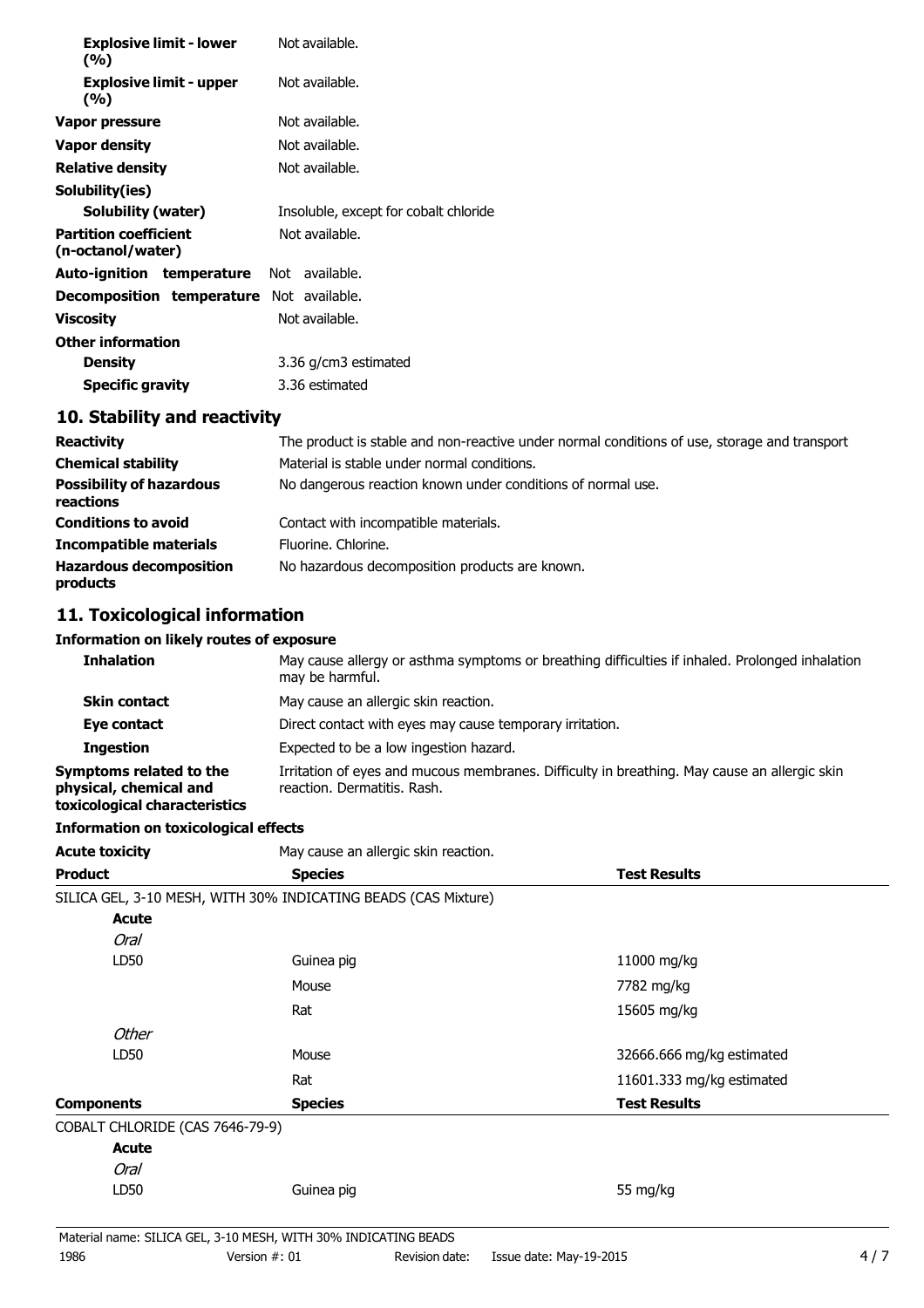| <b>Components</b>                                              | <b>Species</b>          |                                                                                          | <b>Test Results</b>                                                                                                                                                                                   |
|----------------------------------------------------------------|-------------------------|------------------------------------------------------------------------------------------|-------------------------------------------------------------------------------------------------------------------------------------------------------------------------------------------------------|
|                                                                | Mouse                   |                                                                                          | 80 mg/kg                                                                                                                                                                                              |
|                                                                | Rat                     |                                                                                          | 418 mg/kg                                                                                                                                                                                             |
|                                                                |                         |                                                                                          | 80 mg/kg                                                                                                                                                                                              |
| <b>Other</b>                                                   |                         |                                                                                          |                                                                                                                                                                                                       |
| LD50                                                           | Mouse                   |                                                                                          | 49 mg/kg                                                                                                                                                                                              |
|                                                                | Rat                     |                                                                                          | 20 mg/kg                                                                                                                                                                                              |
|                                                                |                         |                                                                                          | 17.402 mg/kg                                                                                                                                                                                          |
|                                                                |                         |                                                                                          |                                                                                                                                                                                                       |
| SILICA GEL BEADS, +8 MESH, GRADE 03 (CAS 7631-86-9)<br>Acute   |                         |                                                                                          |                                                                                                                                                                                                       |
| Oral                                                           |                         |                                                                                          |                                                                                                                                                                                                       |
| LD50                                                           | Mouse                   |                                                                                          | $>15000$ mg/kg                                                                                                                                                                                        |
|                                                                |                         |                                                                                          | $>15000$ mg/kg                                                                                                                                                                                        |
|                                                                | Rat                     |                                                                                          |                                                                                                                                                                                                       |
|                                                                |                         |                                                                                          | > 22500 mg/kg                                                                                                                                                                                         |
|                                                                |                         |                                                                                          | > 22500 mg/kg                                                                                                                                                                                         |
|                                                                |                         | * Estimates for product may be based on additional component data not shown.             |                                                                                                                                                                                                       |
| <b>Skin corrosion/irritation</b>                               |                         | Prolonged skin contact may cause temporary irritation.                                   |                                                                                                                                                                                                       |
| Serious eye damage/eye                                         |                         | Direct contact with eyes may cause temporary irritation.                                 |                                                                                                                                                                                                       |
| <b>irritation</b>                                              |                         |                                                                                          |                                                                                                                                                                                                       |
| <b>Respiratory or skin sensitization</b>                       |                         |                                                                                          |                                                                                                                                                                                                       |
| <b>Respiratory sensitization</b>                               |                         | May cause allergy or asthma symptoms or breathing difficulties if inhaled                |                                                                                                                                                                                                       |
| <b>Skin sensitization</b>                                      |                         | May cause an allergic skin reaction.                                                     |                                                                                                                                                                                                       |
| <b>Germ cell mutagenicity</b>                                  |                         | No data available to indicate product or any components present at greater than 0.1% are |                                                                                                                                                                                                       |
|                                                                | mutagenic or genotoxic. |                                                                                          |                                                                                                                                                                                                       |
| Carcinogenicity                                                | May cause cancer.       |                                                                                          |                                                                                                                                                                                                       |
| <b>IARC Monographs. Overall Evaluation of Carcinogenicity</b>  |                         |                                                                                          |                                                                                                                                                                                                       |
| SILICA GEL BEADS, +8 MESH, GRADE 03 (CAS<br>7631-86-9)         |                         |                                                                                          | 3 Not classifiable as to carcinogenicity to humans.                                                                                                                                                   |
| <b>Reproductive toxicity</b>                                   | May damage fertility.   |                                                                                          |                                                                                                                                                                                                       |
| <b>Specific target organ toxicity</b><br>- single exposure     | Not classified.         |                                                                                          |                                                                                                                                                                                                       |
| <b>Specific target organ toxicity</b><br>- repeated exposure   | Not classified.         |                                                                                          |                                                                                                                                                                                                       |
| <b>Aspiration hazard</b>                                       | Not available.          |                                                                                          |                                                                                                                                                                                                       |
| <b>Chronic effects</b>                                         |                         | Prolonged inhalation may be harmful.                                                     |                                                                                                                                                                                                       |
|                                                                |                         |                                                                                          |                                                                                                                                                                                                       |
| 12. Ecological information                                     |                         |                                                                                          |                                                                                                                                                                                                       |
| <b>Ecotoxicity</b>                                             |                         |                                                                                          | The product is not classified as environmentally hazardous. However, this does not exclude the<br>possibility that large or frequent spills can have a harmful or damaging effect on the environment. |
| <b>Product</b>                                                 |                         | <b>Species</b>                                                                           | <b>Test Results</b>                                                                                                                                                                                   |
| SILICA GEL, 3-10 MESH, WITH 30% INDICATING BEADS (CAS Mixture) |                         |                                                                                          |                                                                                                                                                                                                       |
| <b>Aquatic</b>                                                 |                         |                                                                                          |                                                                                                                                                                                                       |
| Crustacea                                                      | <b>EC50</b>             | Daphnia                                                                                  | 50075.2383 mg/l, 48 hours estimated                                                                                                                                                                   |
| <b>Components</b>                                              |                         | <b>Species</b>                                                                           | <b>Test Results</b>                                                                                                                                                                                   |
| COBALT CHLORIDE (CAS 7646-79-9)                                |                         |                                                                                          |                                                                                                                                                                                                       |
| <b>Aquatic</b>                                                 |                         |                                                                                          |                                                                                                                                                                                                       |
| Crustacea                                                      | <b>EC50</b>             | Water flea (Daphnia magna)                                                               | 1.11 mg/l, 48 hours                                                                                                                                                                                   |
| Fish                                                           | LC50                    | Rainbow trout, donaldson trout                                                           | 0.569 - 3.474 mg/l, 96 hours                                                                                                                                                                          |
|                                                                |                         | (Oncorhynchus mykiss)                                                                    |                                                                                                                                                                                                       |
|                                                                |                         |                                                                                          |                                                                                                                                                                                                       |

| Persistence and degradability    | No data is available on the degradability of this product. |
|----------------------------------|------------------------------------------------------------|
| <b>Bioaccumulative potential</b> | No data available.                                         |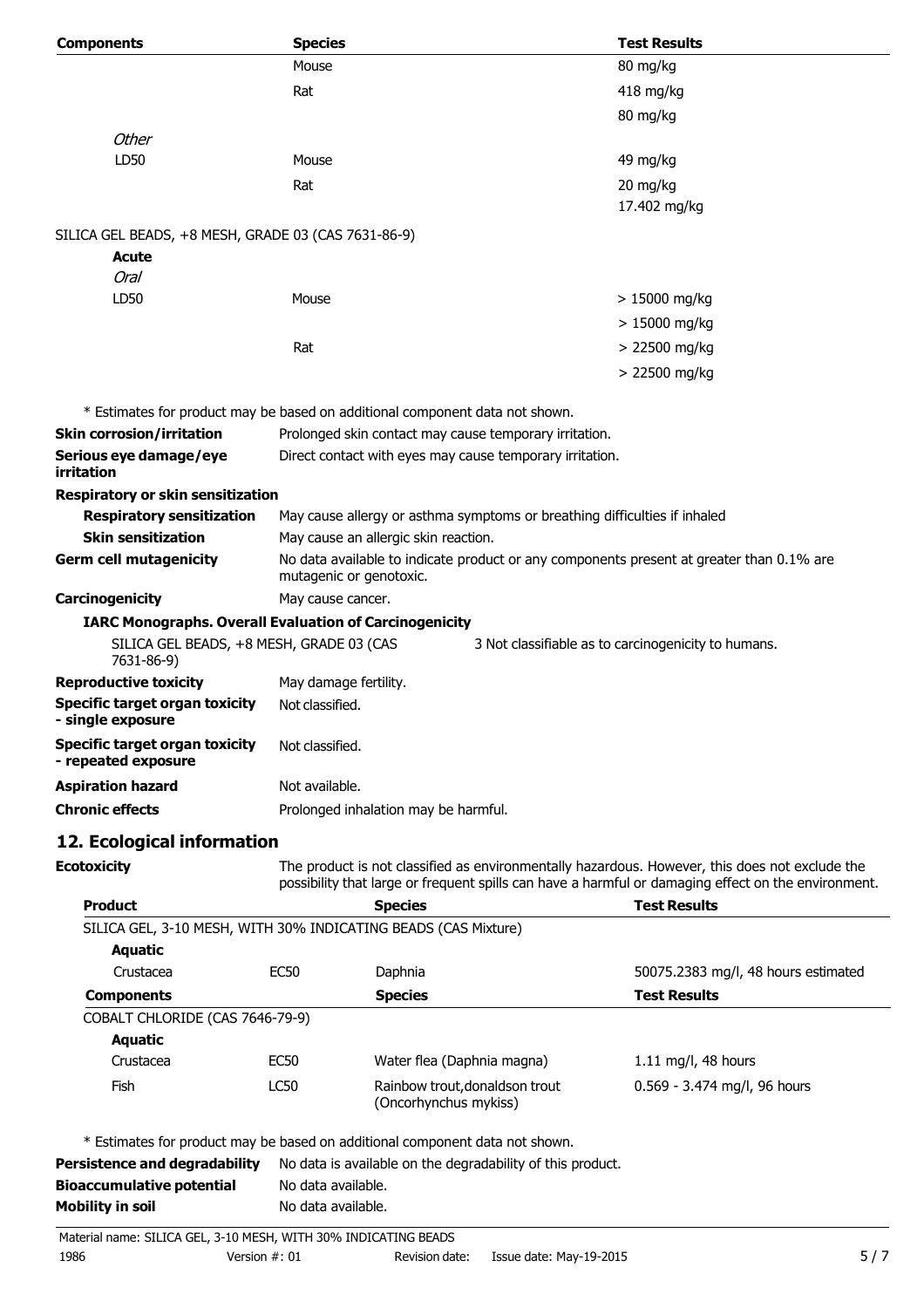**Other adverse effects** No other adverse environmental effects (e.g. ozone depletion, photochemical ozone creation potential, endocrine disruption, global warming potential) are expected from this component.

## **13. Disposal considerations**

| <b>Disposal instructions</b>             | Collect and reclaim or dispose in sealed containers at licensed waste disposal site. Dispose of<br>contents/container in accordance with local/regional/national/international regulations.                            |
|------------------------------------------|------------------------------------------------------------------------------------------------------------------------------------------------------------------------------------------------------------------------|
| <b>Local disposal regulations</b>        | Dispose in accordance with all applicable regulations.                                                                                                                                                                 |
| Hazardous waste code                     | The waste code should be assigned in discussion between the user, the producer and the waste<br>disposal company.                                                                                                      |
| Waste from residues /<br>unused products | Dispose of in accordance with local regulations. Empty containers or liners may retain some product<br>residues. This material and its container must be disposed of in a safe manner (see: Disposal<br>instructions). |
| <b>Contaminated packaging</b>            | Empty containers should be taken to an approved waste handling site for recycling or disposal.<br>Since emptied containers may retain product residue, follow label warnings even after container is<br>emptied.       |

## **14. Transport information**

#### **DOT**

Not regulated as dangerous goods.

#### **IATA**

Not regulated as dangerous goods.

#### **IMDG**

Not regulated as dangerous goods.

#### **Transport in bulk according to**  Not applicable. **Annex II of MARPOL 73/78 and the IBC Code**

## **15. Regulatory information**

**US federal regulations** This product is a "Hazardous Chemical" as defined by the OSHA Hazard Communication Standard 29 CFR 1910.1200.

All components are on the U.S. EPA TSCA Inventory List.

| TSCA Section 12(b) Export Notification (40 CFR 707, Subpt. D)                                                       |                                                                                                                      |                   |          |  |
|---------------------------------------------------------------------------------------------------------------------|----------------------------------------------------------------------------------------------------------------------|-------------------|----------|--|
| Not regulated.                                                                                                      |                                                                                                                      |                   |          |  |
| <b>CERCLA Hazardous Substance List (40 CFR 302.4)</b>                                                               |                                                                                                                      |                   |          |  |
| COBALT CHLORIDE (CAS 7646-79-9)                                                                                     |                                                                                                                      | Listed.           |          |  |
| <b>SARA 304 Emergency release notification</b>                                                                      |                                                                                                                      |                   |          |  |
| Not regulated.                                                                                                      |                                                                                                                      |                   |          |  |
| <b>Superfund Amendments and Reauthorization Act of 1986 (SARA)</b>                                                  |                                                                                                                      |                   |          |  |
| <b>Hazard categories</b>                                                                                            | Immediate Hazard - Yes<br>Delayed Hazard - Yes<br>Fire Hazard - No<br>Pressure Hazard - No<br>Reactivity Hazard - No |                   |          |  |
| <b>SARA 302 Extremely hazardous substance</b>                                                                       |                                                                                                                      |                   |          |  |
| Not listed.                                                                                                         |                                                                                                                      |                   |          |  |
| <b>SARA 311/312</b><br><b>Hazardous chemical</b>                                                                    | <b>No</b>                                                                                                            |                   |          |  |
| <b>SARA 313 (TRI reporting)</b>                                                                                     |                                                                                                                      |                   |          |  |
| <b>Chemical name</b>                                                                                                |                                                                                                                      | <b>CAS number</b> | % by wt. |  |
| <b>COBALT CHLORIDE</b>                                                                                              |                                                                                                                      | 7646-79-9         | < 0.2    |  |
| <b>Other federal regulations</b>                                                                                    |                                                                                                                      |                   |          |  |
| Clean Air Act (CAA) Section 112 Hazardous Air Pollutants (HAPs) List                                                |                                                                                                                      |                   |          |  |
| COBALT CHLORIDE (CAS 7646-79-9)<br>Clean Air Act (CAA) Section 112(r) Accidental Release Prevention (40 CFR 68.130) |                                                                                                                      |                   |          |  |
| Not regulated.                                                                                                      |                                                                                                                      |                   |          |  |
| <b>Safe Drinking Water Act</b><br>(SDWA)                                                                            | Not regulated.                                                                                                       |                   |          |  |
| <b>US state regulations</b>                                                                                         |                                                                                                                      |                   |          |  |
| US. California Controlled Substances. CA Department of Justice (California Health and Safety Code Section 11100)    |                                                                                                                      |                   |          |  |
| Not listed.                                                                                                         |                                                                                                                      |                   |          |  |